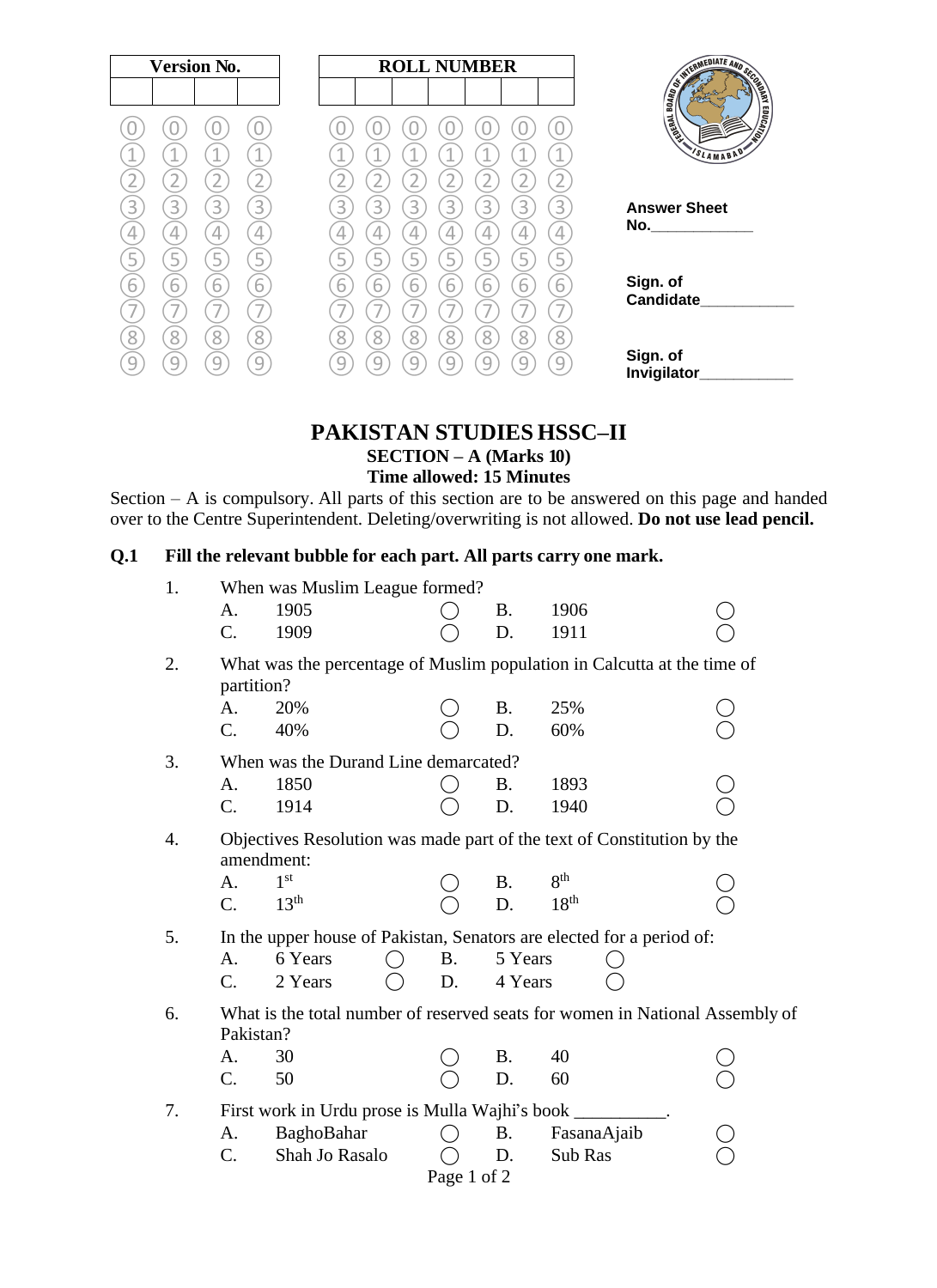| 8.  | $\mathsf{A}$ .<br>C. | The philosopher who gave the idea of Asabia was:<br>Al-Farabi<br>Ibne Battuta | Β.<br>D. | <b>IbneSina</b><br><b>IbneKhaldoon</b>                                                              |  |
|-----|----------------------|-------------------------------------------------------------------------------|----------|-----------------------------------------------------------------------------------------------------|--|
| 9.  | Α.<br>C.             | How many industrial units were part of Pakistan after partition?<br>20<br>34  | Β.<br>D. | 24<br>44                                                                                            |  |
| 10. | UNO?<br>$A_{\cdot}$  | UK.<br><b>USA</b>                                                             | Β.<br>D. | Which one of the following countries opposed Pakistan for the membership of<br>Afghanistan<br>India |  |

 $\overline{\phantom{a}}$  , where  $\overline{\phantom{a}}$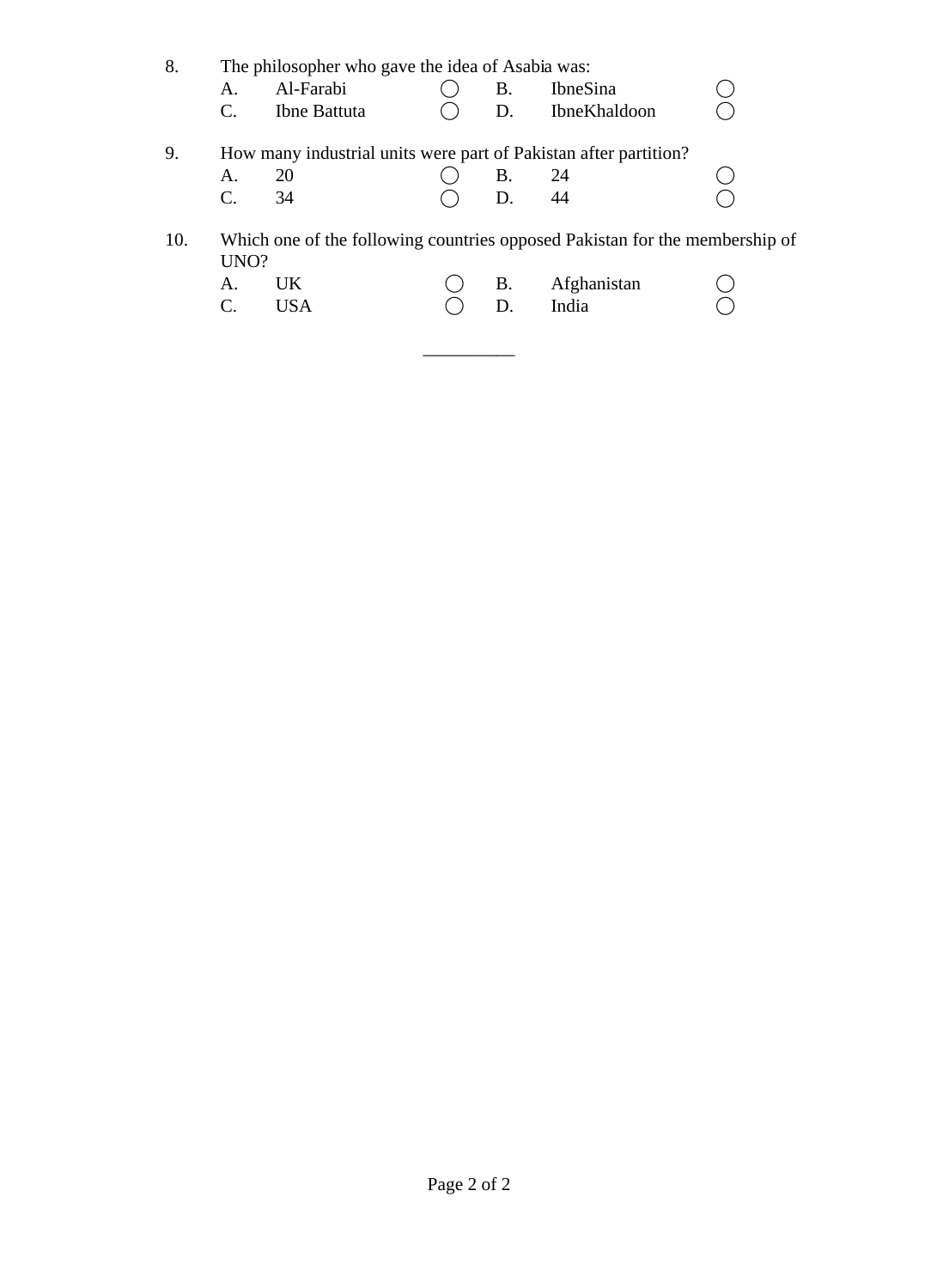

Federal Board HSSC-II Examination Pakistan Studies Model Question Paper (Curriculum 2002)

#### Time allowed: 2.15 hours Total Marks: 40

Note: Answer any eight parts from Section 'B' and attempt any two questions from Section 'C' on the separately provided answer book. Write your answers neatly and legibly.

# **SECTION – B** (Marks 24)

**Q.2** Attempt any **EIGHT** parts from the following. All parts carry equal marks.

 $(8 \times 3 = 24)$ 

- i. Define Economic Planning and write down its significance.
- ii. Why did Muslim League approve the Cabinet Mission Plan?
- iii. What injustices were made by Rad Cliffe at the time of partition?
- iv. Enlist three main objectives of tourism.
- v. When and why was "The Council of Islamic Ideology" formed?
- vi. Briefly compare the Human Rights Charter of UNO with Farewell Sermon of the Holy Prophet (PBUH).
- vii. What are the three main obstacles in the way of good governance?
- viii. What do you know about the Old City of Swat?
- ix. Briefly describe the importance of Urdu Language for National Integration.
- x. What is the significance of National Integration in Islamic democratic state?
- xi. Describe any three basic principles of Pakistan's Foreign Policy.

### **SECTION – C(Marks 16)**

|  | Note: Attempt any TWO questions. All questions carry equal marks. | $(2 \times 8 = 16)$ |
|--|-------------------------------------------------------------------|---------------------|
|--|-------------------------------------------------------------------|---------------------|

- **Q.3** Analyze the events of Khilafat Movement. What were its impacts on Muslims? (8)
- **Q.4** What is the significance of Pakistan's location from geo-strategic point of view? (8)
- **Q.5** Give a detail account of the relations between Pakistan and the People's Republic of China. (8)

**\* \* \* \* \***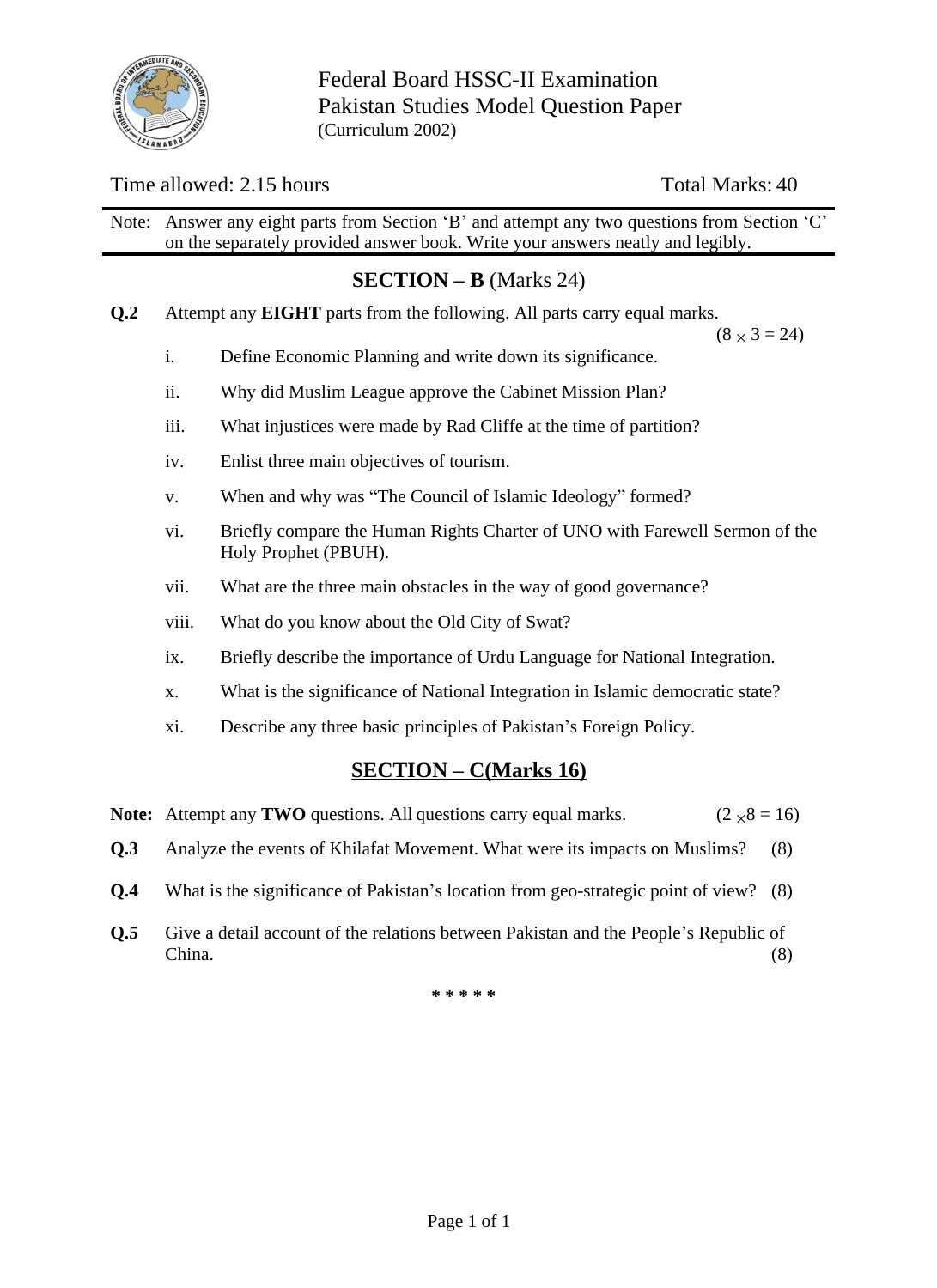# **PAKISTAN STUDIESHSSC-II**

Students Learning Outcomes Alignment Chart (Curriculum 2002)

| <b>Section</b> | Q#      | <b>Contents</b>                          | <b>Objectives (Learning Outcomes)</b>       |  |  |  |  |
|----------------|---------|------------------------------------------|---------------------------------------------|--|--|--|--|
| $\mathbf A$    | $1-1$   | 1.2: Pakistan – The result of Muslim     | To know about the mass political struggle   |  |  |  |  |
|                |         | struggle                                 | under the banner of Muslim League           |  |  |  |  |
|                |         | ► Foundation of Muslim League            |                                             |  |  |  |  |
|                | (2)     | 2.2: Rad Cliffe Award, its injustices    | To know about the salient aspects of        |  |  |  |  |
|                |         |                                          | Partition                                   |  |  |  |  |
|                | (3)     | 3.1: Physiography of Pakistan            | To appreciate the strategic location of     |  |  |  |  |
|                |         |                                          | Pakistan                                    |  |  |  |  |
|                | (4)     | 4.1: Significance and impact of          | To know about the cardinal principles of    |  |  |  |  |
|                |         | Objective Resolution 1949                | the Constitution of Pakistan                |  |  |  |  |
|                | (5)     | 5.1: Federal Government - various        | Acquaintance with the institutions and      |  |  |  |  |
|                |         | institutions and their functions         | their role in the uplift of the country     |  |  |  |  |
|                | (6)     | 6.6: Rights of women in Islam            | To recognize the gender equality issue in   |  |  |  |  |
|                |         |                                          | relation to women's rights in Islam and     |  |  |  |  |
|                |         |                                          | policies adopted in Pakistan for women's    |  |  |  |  |
|                |         |                                          | participation in Socio-Political affairs    |  |  |  |  |
|                | (7)     | 7.2: The National Language               | To understand the importance of language    |  |  |  |  |
|                |         | Urdu: Historical Development             | as vehicle of cultural integration and      |  |  |  |  |
|                |         |                                          | human relationship                          |  |  |  |  |
|                | (8)     | 8.1: Meaning of national integration     | To create awareness about national          |  |  |  |  |
|                |         | and cohesion                             | integration and cohesion                    |  |  |  |  |
|                | (9)     | 9.3: Industrial development              | To know about the efforts for economic      |  |  |  |  |
|                |         |                                          | development of Pakistan in specific fields  |  |  |  |  |
|                |         |                                          | and the impact of science and technology    |  |  |  |  |
|                |         |                                          | on economic development and change          |  |  |  |  |
|                | (10)    | 10.5: Foreign Policy of Pakistan with    | Understanding Foreign Policy and the        |  |  |  |  |
|                |         | China, India, Iran, USA, Afghanistan,    | factors that go to shape the Foreign Policy |  |  |  |  |
|                |         | Saudi Arabia                             | of Pakistan                                 |  |  |  |  |
| B              | $2-i$ . | 9.1: Meaning and Importance of           | To know about Economic Planning and         |  |  |  |  |
|                |         | <b>Economic Planning and Development</b> | its importance                              |  |  |  |  |
|                | ii.     | 1.2: Pakistan: The result of Muslim      | To know about the mass political struggle   |  |  |  |  |
|                |         | struggle                                 | under the banner of Muslim League           |  |  |  |  |
|                |         | Cabinet Mission Plan                     |                                             |  |  |  |  |
|                | iii.    | 2.2: Rad Cliffe Award, its injustices    | To know about the salient aspects of the    |  |  |  |  |
|                |         |                                          | partition                                   |  |  |  |  |
|                | iv.     | 3.6: Attraction for Tourists             | To appreciate geographic potential and      |  |  |  |  |
|                |         |                                          | environment                                 |  |  |  |  |
|                | V.      | 4.2: Islamic provisions in the           | To know about Islamic provisions            |  |  |  |  |
|                |         | <b>Constitutional documents</b>          |                                             |  |  |  |  |
|                | vi.     | 4.8: Salient features World Human        | To know the Fundamental Rights granted      |  |  |  |  |
|                |         | <b>Rights Declaration 1948</b>           | by the Constitution                         |  |  |  |  |
|                |         | 4.9: KhutabaHujatulVidah, the            |                                             |  |  |  |  |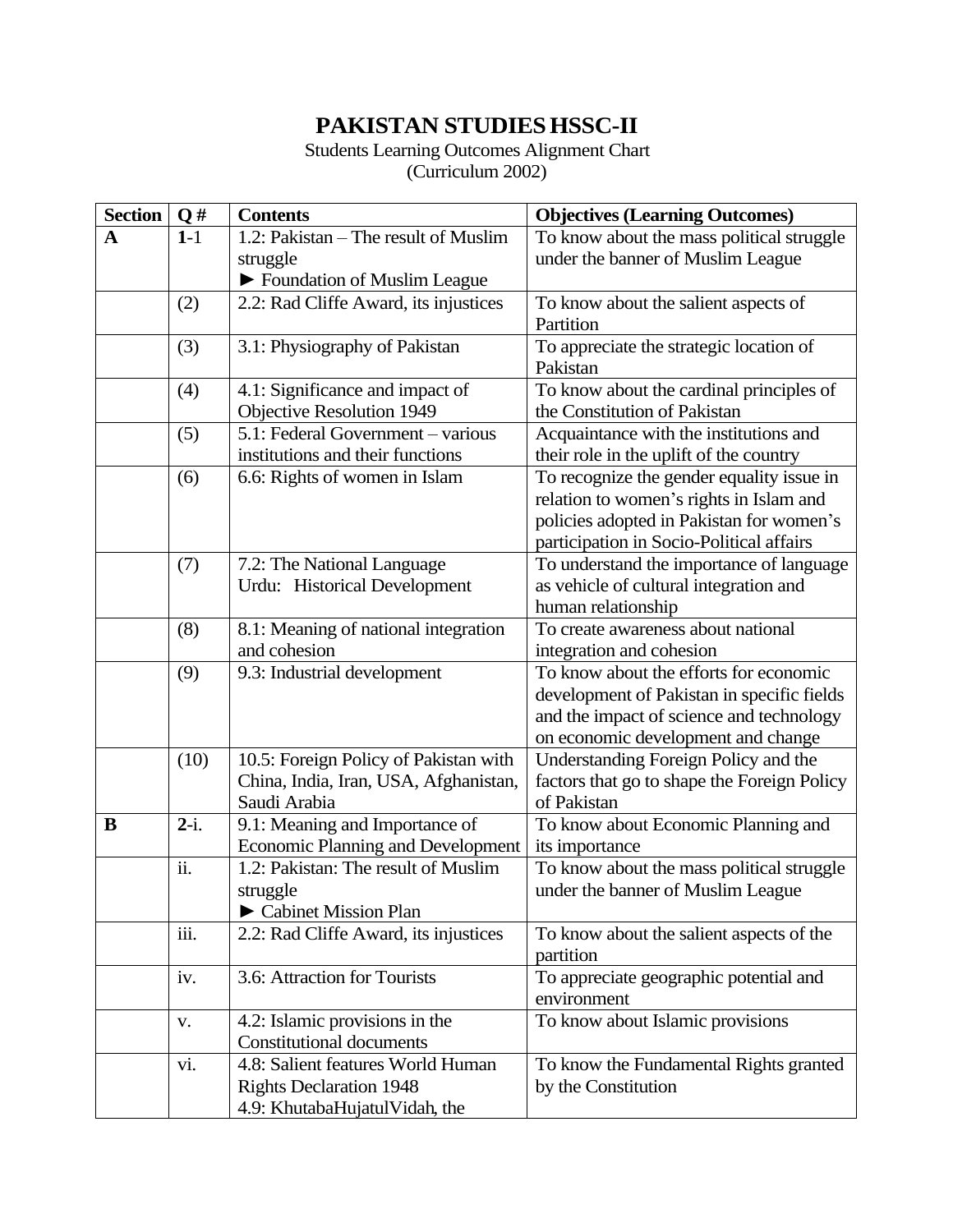|             |                         | comprehensive charter of Human<br><b>Rights</b>                                                |                                                                                                                                               |
|-------------|-------------------------|------------------------------------------------------------------------------------------------|-----------------------------------------------------------------------------------------------------------------------------------------------|
|             | vii.                    | 5.7: Obstacles and remedies in the<br>way to Good Governance                                   | Comprehend the obstacles and their<br>remedies in the way to Good Governance                                                                  |
|             | viii.                   | 6.3: Cultural Heritage of Pakistan<br><b>Main Sites</b>                                        | To know about the cultural heritage of<br>Pakistan                                                                                            |
|             | ix.                     | 7.1: Languages as vehicle of cultural<br>integration and human relationship                    | To understand the importance of language<br>as vehicle of cultural integration and<br>human relationship                                      |
|             | $X$ .                   | 8.2: Significance of National<br>Integration in Islamic Democratic<br><b>State</b>             | To develop understanding about<br>importance of integration and cohesion in<br>an Islamic Society                                             |
|             | xi.                     | 10.2: Principles of the Foreign Policy<br>of Pakistan                                          | Understanding Foreign Policy and the<br>Factors that go to shape the Foreign<br>Policy of Pakistan                                            |
| $\mathbf C$ | 3                       | 1.2: Pakistan – The result of Muslim<br>struggle<br>$\blacktriangleright$ Tehrik-e-Khilafat    | To realize the importance of revival of<br>Islamic Society in the changing world<br>context and Pakistan being a step towards<br>this revival |
|             | $\overline{\mathbf{4}}$ | 3.5 Geo-Strategic Position                                                                     | To appreciate the strategic location of<br>Pakistan                                                                                           |
|             | 5                       | 10.5: Foreign Policy of Pakistan with<br>China, India, Iran, USA, Afghanistan,<br>Saudi Arabia | Appreciate the trends in the Foreign<br>Policy of Pakistan                                                                                    |